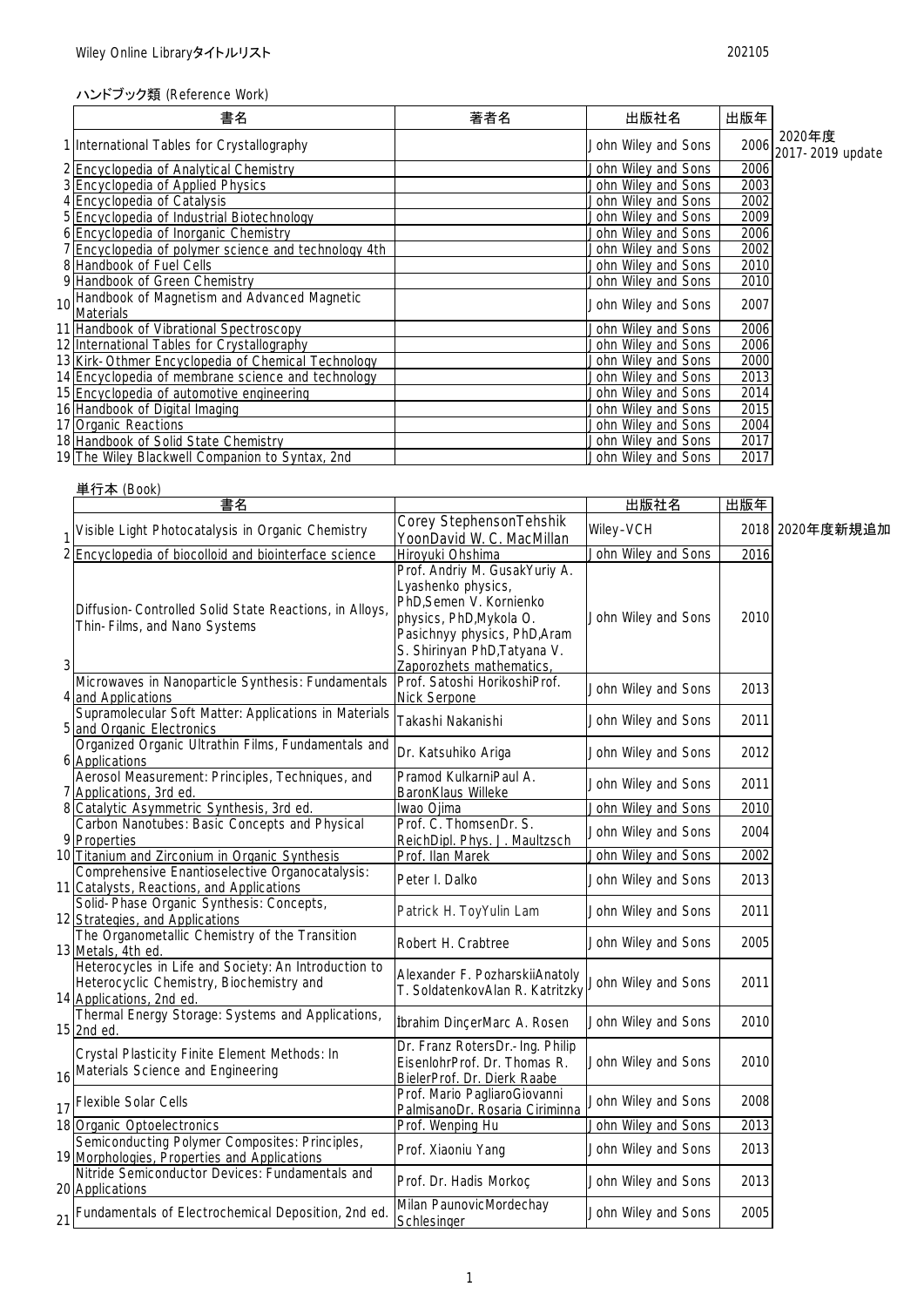|    | 書名                                                                                                                                                    | 著者名                                                    | 出版社名                                       | 出版年          |
|----|-------------------------------------------------------------------------------------------------------------------------------------------------------|--------------------------------------------------------|--------------------------------------------|--------------|
|    | 22 Handbook of Battery Materials, 2nd ed.                                                                                                             | Dr.-Ing. Claus DanielJürgen O.<br>Besenhard            | John Wiley and Sons                        | 2011         |
|    | 23 Handbook of power system engineering                                                                                                               | Yoshihide Hase electrical<br>engineering,              | John Wiley and Sons                        | 2007         |
|    | Handbook of Power System Engineering with Power<br>24 Electronics                                                                                     | Yoshihide Hase                                         | John Wiley and Sons                        | 2012         |
|    | 25 A Classical Introduction to Galois Theory                                                                                                          | Stephen C. Newman                                      | John Wiley and Sons                        | 2012         |
|    | 26 A Handbook of Practicing Anthropology<br>Amino Group Chemistry: From Synthesis to the Life                                                         | Riall W. Nolan<br>Professor Alfredo Ricci              | John Wiley and Sons<br>John Wiley and Sons | 2013<br>2007 |
|    | 27 Sciences<br>Asymmetric Catalysis on Industrial Scale: Challenges                                                                                   | Dr. Hans-Ulrich BlaserDr.                              |                                            |              |
|    | 28 Approaches and Solutions, Second Edition                                                                                                           | Hans-Jürgen Federsel                                   | John Wiley and Sons                        | 2010         |
|    | 29 Asymmetric Phase Transfer Catalysis                                                                                                                | Prof. Keiji Maruoka<br>Prof. Dr. Beat ErnstProf. Dr.   | John Wiley and Sons                        | 2008         |
| 30 | Carbohydrates in Chemistry and Biology                                                                                                                | Gerald W. HartProf. Dr. Pierre<br>Sinaý                | John Wiley and Sons                        | 2000         |
|    | Cinchona Alkaloids in Synthesis and Catalysis:<br>31 Ligands, Immobilization and Organocatalysis                                                      | Prof. Choong Eui Song                                  | John Wiley and Sons                        | 2009         |
|    | 32 Copper-Mediated Cross-Coupling Reactions                                                                                                           | Gwilherm EvanoNicolas<br>Blanchard                     | John Wiley and Sons                        | 2013         |
|    | Digital Signal Processing and Applications with the                                                                                                   | Rulph ChassaingDonald Reay                             | John Wiley and Sons                        | 2007         |
|    | 33 TMS320C6713 and TMS320C6416 DSK, Second<br>Electrochemical Aspects of Ionic Liquids, Second                                                        | Hiroyuki Ohno                                          | John Wiley and Sons                        | 2011         |
|    | 34 Edition<br>Enantioselective Organocatalysis: Reactions and                                                                                         |                                                        |                                            |              |
|    | 35 Experimental Procedures                                                                                                                            | Dr. Peter I. Dalko                                     | John Wiley and Sons                        | 2007         |
|    | 36 Excel <sup>®</sup> 2007 Power Programming with VBA<br>37 Fibonacci and Catalan Numbers: An Introduction                                            | John Walkenbach<br>Ralph P. Grimaldi                   | John Wiley and Sons<br>John Wiley and Sons | 2011<br>2011 |
|    | 38 Fibonacci and Lucas Numbers with Applications                                                                                                      | Thomas Koshy                                           | John Wiley and Sons                        | 2001         |
|    | 39 Galois Theory, Second Edition                                                                                                                      | David A. Cox                                           | John Wiley and Sons                        | 2012         |
|    |                                                                                                                                                       | Prof. Dr. Hans-Joachim                                 |                                            | 1996         |
|    | 40 Glycosciences: Status and Perspectives<br>Green Techniques for Organic Synthesis and                                                               | GabiusDr. Sigrun Gabius                                | John Wiley and Sons                        |              |
|    | 41 Medicinal Chemistry<br>Handbook of Alcoholic Beverages: Technical,                                                                                 | Wei ZhangBerkeley W. Cue Jr.                           | John Wiley and Sons                        | 2012         |
|    | 42 Analytical and Nutritional Aspects, Volume I and II                                                                                                | Alan J. Buglass                                        | John Wiley and Sons                        | 2010         |
|    | 43   Inorganic Structural Chemistry, Second Edition                                                                                                   | Dr. rer. nat. Ulrich Müller<br>Diplom-Chemiker,        | John Wiley and Sons                        | 2006         |
|    | Introduction to Differential Calculus: Systematic<br>44 Studies with Engineering Applications for Beginners                                           | Ulrich L. RohdeG. C. JainAjay<br>K. PoddarA. K. Ghosh  | John Wiley and Sons                        | 2011         |
|    | Isocyanide Chemistry: Applications in Synthesis and<br>45 Material Science                                                                            | Prof. Dr. Valentine G.<br>Nenajdenko                   | John Wiley and Sons                        | 2012         |
|    | March's Advanced Organic Chemistry: Reactions,<br>46 Mechanisms, and Structure, Sixth Edition                                                         | Michael B. SmithJerry March                            | John Wiley and Sons                        | 2006         |
|    | 47 Multicomponent Reactions in Organic Synthesis                                                                                                      | Jieping ZhuQian WangMei-<br>Xiang Wang                 | John Wiley and Sons                        | 2014         |
|    | 48 N-Heterocyclic Carbenes in Synthesis                                                                                                               | Prof. Steven P. Nolan                                  | John Wiley and Sons                        | 2006         |
|    | N-Heterocyclic Carbenes: Effective Tools for<br>49 Organometallic Synthesis                                                                           | Steven P. Nolan                                        | John Wiley and Sons                        | 2014         |
|    | Organic Chemistry - Breakthroughs and<br>50 Perspectives                                                                                              | Prof. Dr. Kuiling DingProf. Dr.<br>Li-Xin Dai          | John Wiley and Sons                        | 2012         |
|    | Primes of the Form x2 + ny2: Fermat, Class Field<br>51 Theory, and Complex Multiplication, Second Edition                                             | David A. Cox                                           | John Wiley and Sons                        | 2013         |
|    | 52 Radicals in Organic Synthesis                                                                                                                      | Prof. Philippe RenaudProf.<br>Mukund P. Sibi           | John Wiley and Sons                        | 2001         |
|    | 53 Reactive Intermediate Chemistry                                                                                                                    | Robert A. MossMatthew S.<br>PlatzMaitland Jones Jr.    | John Wiley and Sons                        | 2003         |
|    | 54 Statistical Hypothesis Testing with SAS and R                                                                                                      | Dirk TaegerSonja Kuhnt                                 | John Wiley and Sons                        | 2014         |
|    | 55 The A to Z of Mathematics: A Basic Guide                                                                                                           | Thomas H. Sidebotham                                   | John Wiley and Sons                        | 2002         |
|    | The Analysis of Covariance and Alternatives:<br>Statistical Methods for Experiments, Quasi-                                                           | Bradley E. Huitema                                     | John Wiley and Sons                        | 2011         |
|    | 56 Experiments, and Single-Case Studies, Second<br>Transition Metals for Organic Synthesis: Building<br>Blocks and Fine Chemicals, Second Revised and | Professor Dr. M.<br>BellerProfessor Dr. C. Bolm        | John Wiley and Sons                        | 2004         |
|    | 57 Enlarged Edition<br>58 VHDL for Logic Synthesis, Third Edition                                                                                     | Andrew Rushton                                         | John Wiley and Sons                        | 2011         |
|    | Stable Isotopes in Ecology and Environmental                                                                                                          |                                                        |                                            |              |
|    | 59 Science, 2nd ed.                                                                                                                                   | Robert MichenerKate Lajtha<br>Tsunenobu KimotoJames A. | John Wiley and Sons                        | 2007         |
|    | 60 Fundamentals of Silicon Carbide Technology                                                                                                         | Cooper                                                 | John Wiley and Sons                        | 2014         |
|    | Conjugated Polyelectrolytes: Fundamentals and<br>61 Applications                                                                                      | Prof. Bin LiuProf. Guillermo C.<br>Bazan               | John Wiley and Sons                        | 2013         |
|    | 62 Conjugated Polymer Synthesis: Methods and                                                                                                          | Prof. Yoshiki Chujo                                    | John Wiley and Sons                        | 2010         |